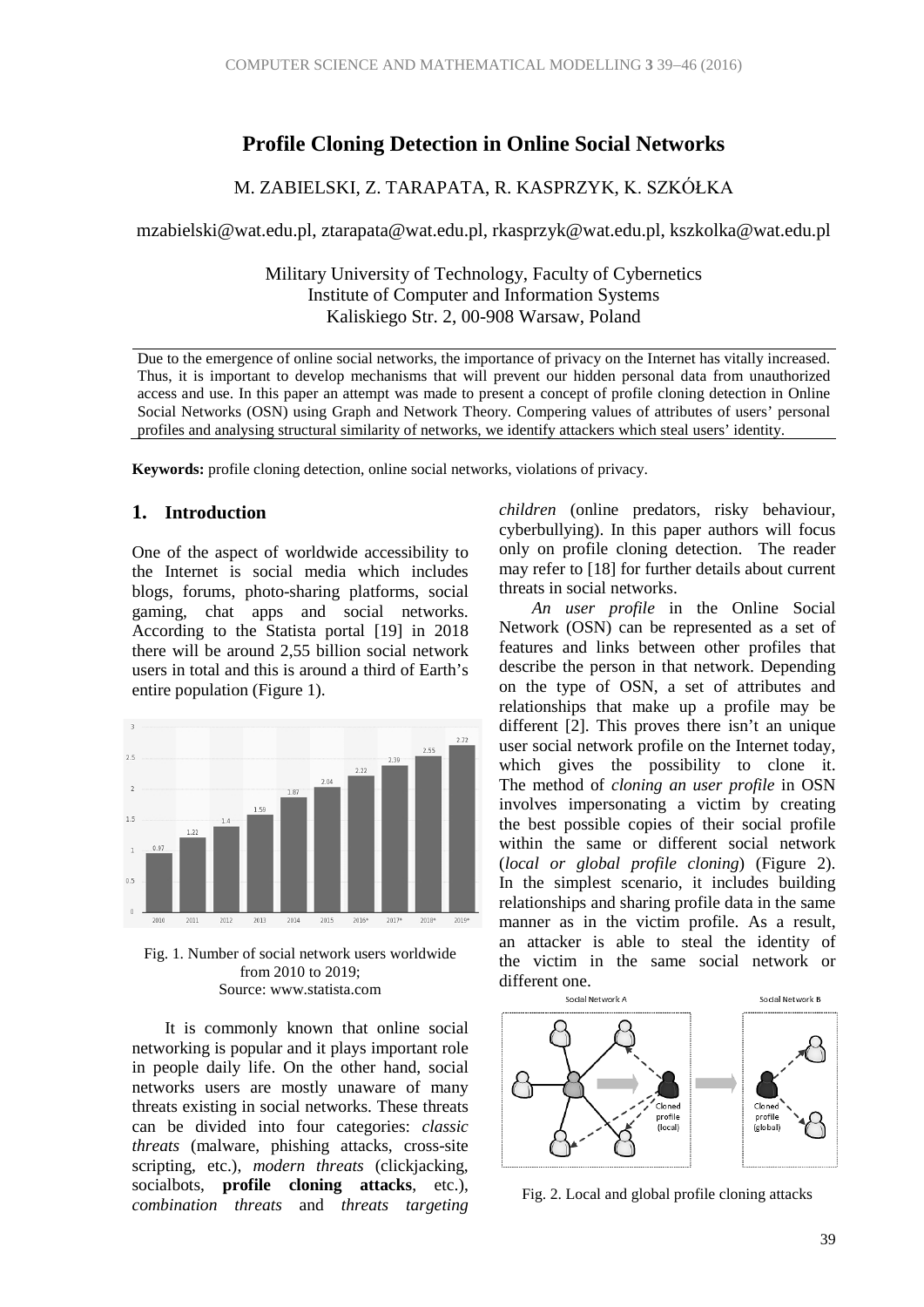Nowadays there are some methods that detects a profile cloning attacks [3], [5]. Most of them utilizing Machine Learning algorithms [6], [7]. This, in most cases, results in analysing users' profiles in online social network comparing values of their attributes without taking into account relationships between users' profiles.

Another way of thinking about profile cloning pays attention that it is a process perform by hackers to conduct this kind of cyberattack. Having a knowledge about how hackers works gives an opportunity to detect symptoms of cyberattacks, which eventually implicates developing solutions to counteract or neutralize consequences. This approach is well described in [8].

We have developed the method to detect profile cloning which takes into account not only values of user profile attributes, but also relationships (links) between users' profiles in Online Social Networks. The paper extends the paper [17]. In particular an explanatory case study was described.

The paper is organized as follows. Section 2 contains proposition for revealing hidden attributes of social profile. In section 3 authors describes node similarity measure. Section 4 contains description of graph structural similarity. In section 5 the concept of profile cloning detection using methods described in sections 2, 3 and 4 is presented. Section 6 contains a simple case study.

### **2. Revealing hidden attribute values of social profile**

For detecting a profile cloning it is important to have a complete information about user personal profile in Online Social Network.

Most often the reason of hidden attribute value are mechanisms, provided by Online Social Networks, which give us an opportunity to show values of attributes only for user-defined group of people in network. In most cases this approach is implemented by Access Control Lists (ACL). Despite their usability in protecting privacy aspect [1], [4], this situation impede our analysis in sense of profile cloning detection.

To provide a situation, when we know all about attribute values for each personal profile in particular Online Social Network, we provide a method, based on network model and k-nearest neighbours' algorithm, which allows us to estimate hidden values of attributes for appropriate personal profile. A general procedure for this shows Figure 3.

First of all, we have to provide analysing network, where nodes represents persons and edges describe a relation between two people. Moreover, a set of functions on nodes, which represent attributes of social profile and one function on edge, which defines force of relation has to be defined. In that network we choose a node, for which we want to reveal hidden attribute values – we denote it as  $w_{\rm s}$ .

Next, we get the nearest neighbours of node  $w_s$  – that is a set of direct friends of considered person – and calculate for them a similarity measure between person  $w<sub>s</sub>$  and his neighbors. The similarity function can be any function that gives a higher value for nodes that are similar in sense of attribute values. In our approach, we use function described by equation:

$$
s(w_s, w) = d(w_s, w) * \sum_{a_i \in A} p_{a_i}(w_s, w)
$$
 (1)

where:

 $d(w_s, w) \in (0, 1]$  – force of relation between person  $w_s$  and  $w$ . It can be measured, for example, as a number of messages sent to person  $w$  by  $w_s$  divided by numbers of whole messages sent in OSN by node  $w_s$ ,

$$
p_{a_i}(w_s, w) =
$$
  
= { 1 if  $a_i(w) = a_i(w_s) \land a_i(w)$  known  
0 if  $a_i(w) \neq a_i(w_s) \lor a_i(w)$  unknown (2)

 $a_i(w)$  – value of the *i*-th attribute of personal profile of person  $w$ ;

 $A$  – set of personal profile attributes.

When a similarity is calculated for every neighbour, we choose *k* nodes (the best nodes) with the highest similarity measure to consider their attributes values. The parameter  $k$  gives us confidence that calculated value of hidden attributes for node  $w_s$  will not be dominated by only one node in Online Social Network. After choosing appropriate nodes, we calculate a frequency of appearing every value from the best nodes that are connected with hidden attributes. The most frequent value is taking as an answer. If we have more options to choose a value, we take a value with better similarity measure. We can repeat this procedure for every attribute that value is hidden.

The whole algorithm of revealing hidden values of attribute can be used for every node in a network, giving us an opportunity to estimate value for every attribute in every personal profile in OSN.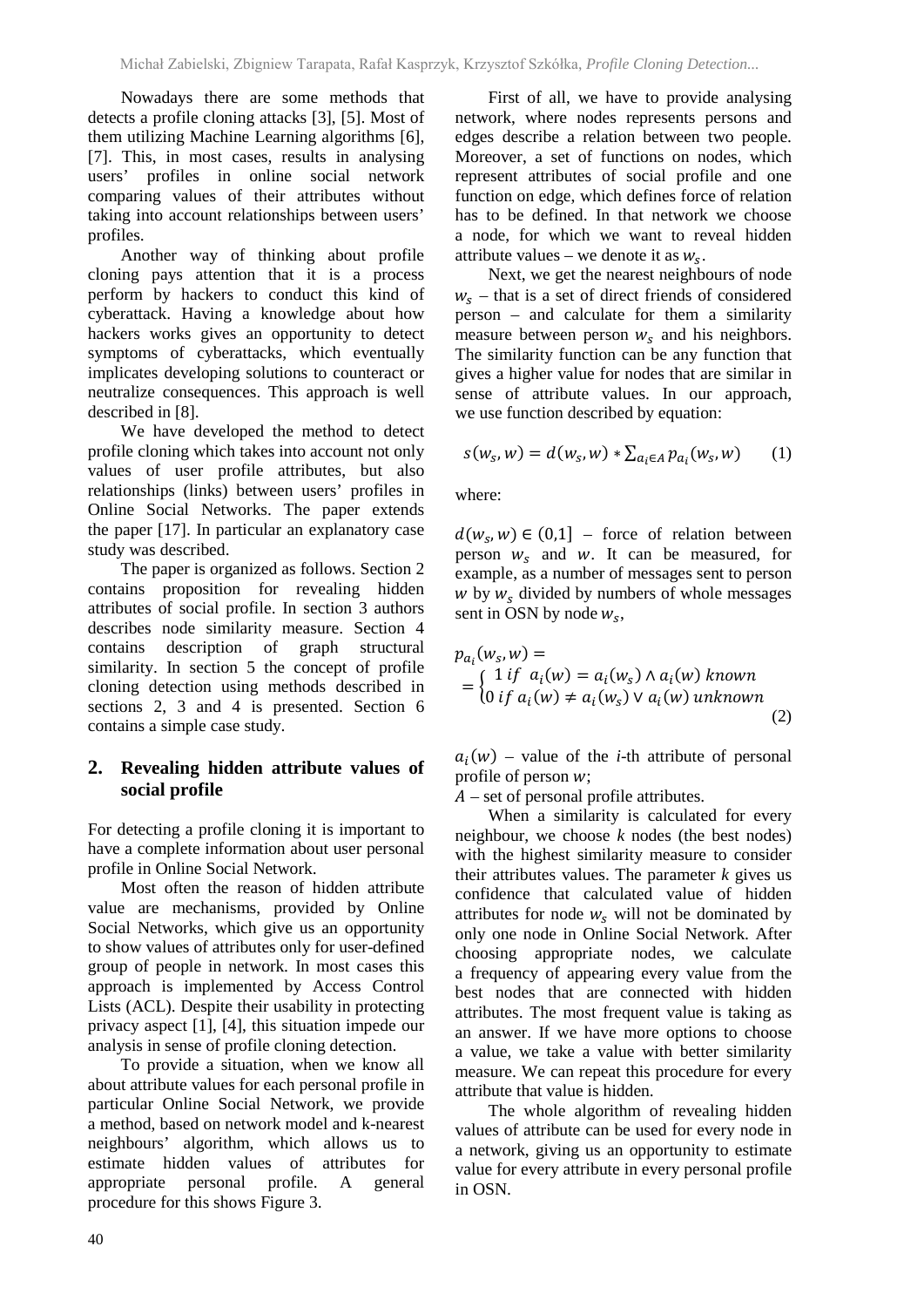

Fig. 3. Revealing hidden attributes of social profile procedure

There are some important issues that are worth discussing for a better use of this model. Firstly, because this method is partially derived from *k*-neighbours' algorithm, it is good to choose a parameter *k* that is odd. This approach ensures that chance to get a value using only a frequency of appearing value in best nodes is high, which gives us better estimation of attribute hidden value. From our experiments, it is also good to choose parameter *k* from range [3, 9], depend on nearest neighbour amount of considered node. The more neighbours' person has the higher value of parameter *k* should be. Secondly, it is good to know which kind of attribute values we can get. A similarity measure defined in (1) is good for discrete values, but it can give worst results for continuous values. If we have knowledge about a value range for attributes, we can use mix of similarity measures, which probably gives us a better estimation for continuous values of attributes.

#### **3. Node similarity**

After revealing the most probable values of hidden attributes in user social profile, we have to provide a measure that helps us to detect an appropriate person from pattern network in our analysed network. To achieve this, we have to

use a function which fulfils following conditions:

- it allows to simply compare attribute values between persons;
- it should be easy to interpret, which means that by using them we will be able to decide which personal profile, in sense of attribute values, is most similar to considered person's profile without any additional transformation of measuring function values;
- it should use a characteristic which are easy to obtain from network model.

According to the presented assumptions, for our purposes, we use a nodes' similarity function, which is described by (3):

$$
ID(ws, w) = \sum_{i=1}^{m} I_i p_{a_i}(w_s, w) \in [0, 1]
$$
 (3)

where:

 $m$  – number of attributes in personal profile;  $I_i \in [0,1]$  – the importance of the *i*-th attribute  $\sum_{j=1}^{m} I_j = 1;$ 

 $p_{a_i}(w_s, w)$  – comparing function defined by (2).

Function  $ID(w_s, w)$  meet all the conditions defined for node similarity measure function. By using only simple comparing of attribute values, it is reduced to compare vectors of attributes that creates user personal profile. Interpretation of (3) is easy, because  $ID(w<sub>s</sub>, w)$  can take values from range [0,1]. Finally, using only attribute value and significance, we provide a method, which base only on characteristics described directly on network.

Having a measure of similarity between nodes we can obtain a global measure of node similarity between two networks (pattern and analysed networks) *S* and *S'*, which gives us a better understanding of similarity of whole network. To do this we can formulate and solve (using for example Hungarian algorithm) optimal assignment problem to find the best allocation matrix  $X = [x_{ij}]_{|W_G| \times |W_G|}$  of nodes from network  $S$  to nodes from network  $S'$ :

$$
G_{ID} = \sum_{i=1}^{|W_G|} \sum_{j=1}^{|W_G|} ID(i,j) \cdot x_{ij} \to max \qquad (4)
$$

with constraints:

$$
\sum_{i=1}^{|W_G|} x_{ij} \le 1, j = \overline{1, |W_G|} \tag{5}
$$

$$
\sum_{j=1}^{|W_{GI}|} x_{ij} \le 1, i = \overline{1, |W_G|}
$$
 (6)

 $\Lambda_{i \in \{1,\dots,|W_G|\}} \Lambda_{j \in \{1,\dots,|W_G|\}} x_{ij} \in \{0,1\}$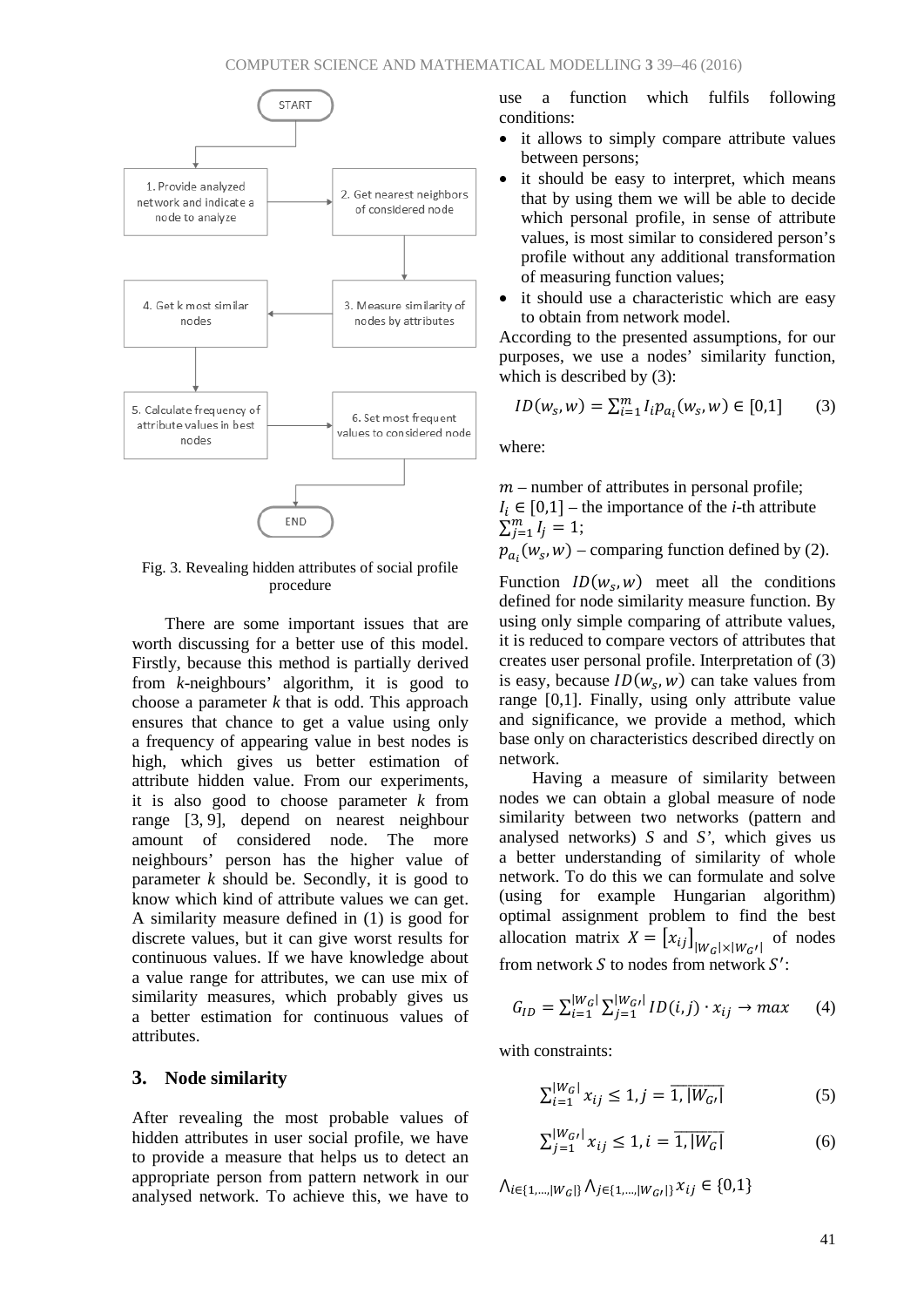#### where:

 – set of nodes in pattern network *S*;  $W_{G}$  – set of nodes in analysed network *S*'. Thanks that, we will be able to assess a "percentage" of similarity between considered networks and their persons.



#### Fig. 4. Algorithm of mapping persons from pattern network to analysed network in profile cloning detection method

It is important to remember that solutions provided in (3) and (4) are only some kind of proposals how to calculate a similarity at the vertices and network level, which we use in our specific implementation. For profile cloning detection method, which will be described in detail in chapter 6, we can define any other methods, which fulfil the conditions described earlier. Some of them are defined in details in [9]. In general, a procedure which is used in our profile cloning method is illustrated in Figure 4.

#### **4. Graph structural similarity**

There are a lot of measures that we can use to assess similarity of graphs nowadays. In this section, we present most popular of it. Other methods and models presented in this paper are independent of the algorithm that is used for measuring graph similarity.

Graph isomorphism [12], [13], maximum common subgraph [12], minimum common supergraph [12], edit distance [12], [13], topological measures [12], [13] and iterative methods [10], [12], [13] are examples of structural graph similarity measures.

For the purpose of this research we propose graph structural similarity measure based on node neighbour matching. It is classified as one of iterative measures. The idea of it is as follows: two nodes are considered similar if they neighbours are similar [8], [9], [11], [14].

Let structural similarity measure over the nodes of two networks  $S$  and  $S'$  be represented as [9], [13]:

$$
P_{node}(S, S') = [s_{ij}]_{|W_G| \times |W_G|} = \lim_{k \to +\infty} Z_{2k}
$$
\n(7)

where:

$$
Z_{k+1} = \frac{BZ_k A^T + A^T Z_k B}{\|BZ_k A^T + A^T Z_k B\|}, k \ge 0,
$$

*A* and *B* – transition matrices of *S* and *S'*,  $Z_0=1$ (matrix with all elements equal 1);  $A<sup>T</sup>$  – matrix *A* 

transposition; 
$$
||y|| = \sqrt{\sum_{i=1}^{|W_G|} \sum_{j=1}^{|W_G|} y_{ij}^2}
$$
.

Element  $z_{ij}$  of the matrix  $Z$  describes similarity score between the *i*-th node of the *S'* and the *j*-th node of the *S*. The greater value of  $z_{ij}$  the greater similarity between the *i*-th node of the *S'* and the *j*-th node of the *S*.

Having matrix  $P_{node}(S, S'),$ ), optimal assignment problem can be formulated and solved (using for example Hungarian algorithm) to find the best allocation matrix  $X = [x_{ij}]_{|S| \times |S^j|}$ of nodes from graphs  $S$  and  $S'$ :

$$
P(S, S') = \sum_{i=1}^{|W_G|} \sum_{j=1}^{|W_G|} s_{ij} \cdot x_{ij} \to max
$$
\n(8)

with constraints:

$$
\sum_{i=1}^{|W_G|} x_{ij} \le 1, j = \overline{1, |W_G|} \tag{9}
$$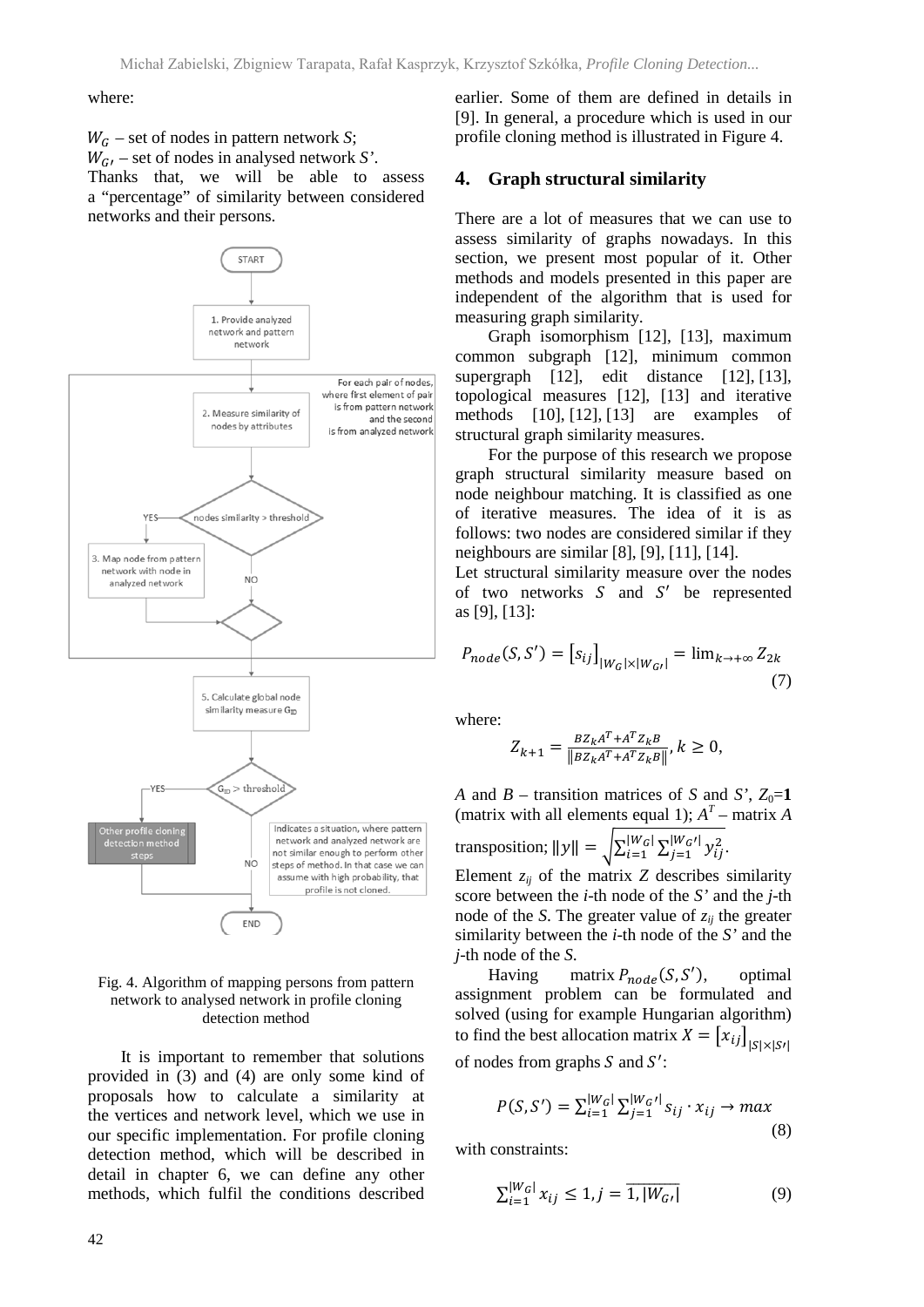$\sum_{j=1}^{|W_{GI}|} x_{ij} \le 1, i = \overline{1, |W_G|}$  (10)

 $\Lambda_{i \in \{1,\dots,|W_G|\}} \Lambda_{i \in \{1,\dots,|W_G|\}} x_{ij} \in \{0,1\}$ 

The  $P(S, S')$  is the value of structural similarity measure of graphs  $S$  and  $S'$ .

It is worth notice that analysed nodes could be part of the same or different graph. In the proposed method only shared nearest neighbours (first level neighbours) are taken into consideration. It can be easily extended to include neighbours of nearest neighbours (second level neighbours) and further. As another extension we could propose to include node neighbours weights (attributes) when similarity of nodes is calculated.

## **5. The concept of profile cloning detection**

Let's introduce a following notation:

 $S$  – pattern network;

 $S'$  – analysed network;

 $t_s \in [0,1]$  – threshold parameter for structural similarity of networks;

 $t_{10} \in [0,1]$  – threshold parameter for nodes global similarity;

 $W<sub>s</sub>$  – person in analysed network that we are going to check if his identity was stolen nor not;  $P(S, S')$  – structural similarity of S and S';

 $i^{max}$  – maximum amount of iterations that algorithm should take;

 $\epsilon$  – minimal allowed increase of structural similarity, that continues iteration of algorithm;  $t_s^{old} \in [0,1]$  – structural similarity value between  $S$  and  $S'$  from previous iteration.

We provide an approach to detect profile cloning using the method illustrated on Figure 5. The general procedure is as follows. After providing an input data, we are using a method to reveal hidden values of attributes for every node in analysed network. A mechanism how to do it was described in chapter 3. Next, we calculate a global node similarity function to check whether analysing network is similar enough to pattern network. If this similarity is low, then we can assume that in analysed network there are not enough information to detect a profile cloning or the structure of this network, in sense of social profile, is too different so that the possibility of cloning a profile is low.

In situation when the  $G<sub>ID</sub>$  value is greater than defined threshold, we can consider another steps of method. In that case, we calculate a structural similarity measure between pattern network and structural network. If this value is high enough, then we can assume, that the personal profile of person  $w_s$  is nearly the same in analysed network than in pattern network. This situation could happen in two scenarios. First is when the considered person create an account in analysed OSN and started to make a relations with his friends. Another case is when someone creates an account in analysed network and tries to recreate a social profile of person  $W_s$ . Second situation appears when a profile cloning has place, so we can say that we detect profile cloning.



Fig. 5. Profile cloning detection algorithm

Other part of algorithm consists of conditions to stop the method when a profile cloning didn't have a place. For this purpose we use two approaches. First is to set an maximum for amount of iteration. This gives us an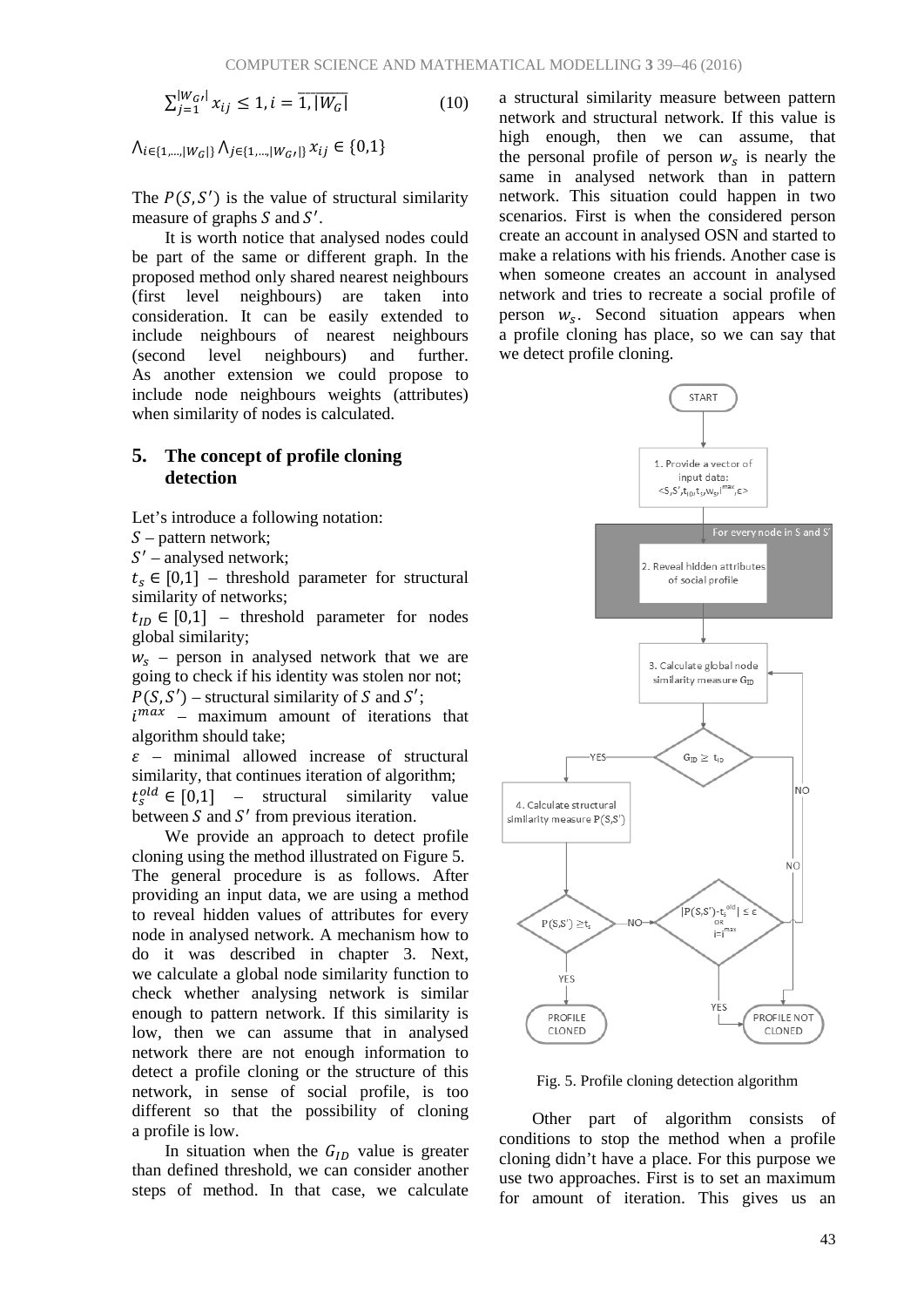opportunity to stop executing of method, but will also cause a risk, that algorithm will stop before detect a profile cloning. Another option used in our solution is to check whether an increasing of similarity measures are significant enough to continue searching. In that case, we assume that if we cannot obtain appropriate similarity of networks, then there is not any possibility that user's personal profile, in sense of attributes and relations between him and other people in OSN, was cloned. Because there is a risk that a second approach will not converge enough to stop executing an algorithm, a composition of first and second solution is used.

### **6. An Example**

To show basic idea of presented approach, we used a simple social network *ExNet*, presented on Figure 6 with additional data, that defines persons social profile, described in Table 1.



Fig. 6. Model of example network *ExNet*

In analysed case, person with ID=35 is a victim, while node with ID=35' represents hacker, who wants to steal 35's identity. Example shows, that part of the victim's social relationships are reconstructed.

Tab. 1. Definition of people's social profile in example network. Node with ID=35 is a victim and node with ID=35' is hacker

| ID   | <b>Name</b>     | Gender | <b>School</b>          | <b>Degree</b> | <b>Employer</b> | <b>Position</b>    | <b>Birth-</b><br>dav | Loca-<br>tion | <b>Relation-</b><br>ships |
|------|-----------------|--------|------------------------|---------------|-----------------|--------------------|----------------------|---------------|---------------------------|
| 32   | Niko<br>Parda   | Female | Harvard<br>University  | PhD           | East Man        | Manager            | 1979                 | <b>USA</b>    | Single                    |
| 35   | Sara<br>Abraham | Female | Arcadia<br>University  | Master's      | Owens           | Web<br>Developer   | 1980                 | <b>USA</b>    | Single                    |
| 35'  | Sara<br>Abraham | Female | Arcadia<br>University  | Master's      | Owens           | Web<br>Developer   | 1980                 | <b>USA</b>    | Single                    |
| 36   | Sara<br>Abraha  | Female | Carolina<br>University | Master's      | Owens           | Web<br>Developer   | 1980                 | USA           | Single                    |
| 174  | David<br>Ernox  | Male   | Michigan<br>University | Master's      | <b>Opass</b>    | Java<br>Developer  | 1984                 | <b>USA</b>    | Single                    |
| 463  | Sara<br>Abram   | Female | Michigan<br>University | Master's      | AppNet          | Web<br>Developer   | 1985                 | <b>USA</b>    | Single                    |
| 1236 | Tom<br>Banho    | Male   | Arcadia<br>University  | Bachelor      | Xing            | Network<br>Manager | 1979                 | USA           | Married                   |

|     | 2411 Rose<br>Milan | Female Koln | University                    | PhD           | Axvert           | Manager                | 1972 | <b>USA</b>        | Single  |
|-----|--------------------|-------------|-------------------------------|---------------|------------------|------------------------|------|-------------------|---------|
| 163 | Charls<br>Selvin   | Male        | Pietersburg  <br>University   | Bachelor Sony |                  | Accountant 1979        |      | UК                | Married |
| 37  | Silvia<br>Jacson   |             | Female Carolina<br>University |               | Bachelor MySpace | Computer<br>Data Clerk | 1978 | Australia Married |         |

Because all value of social profile attributes are known, we do not have to use a revealing hidden values of social profile attribute algorithm, which has been described in section 2. First of all, we will compute nodes attribute similarity to check whether they exceed the threshold. If it has place, then the node with node similarity value higher than threshold can be a possible cloned profile. For our calculations we adopted some assumptions:

- Because we are using an equation (3) to calculate node similarity we assume, that an importance factor is the same for all the nodes;
- We set the threshold value to 8.

Results of our work show Table 2.

Tab. 2. Results of nodes attribute similarity computation

| <b>Node</b> | 32 35 |    | 35' | 36 | 174 |    | 463 1236 2411  |    | 163 | 37             |
|-------------|-------|----|-----|----|-----|----|----------------|----|-----|----------------|
| 32          | 10    | 3  | 3   | 3  | 2   | 3  | 3              | 5  | 1   | 1              |
| 35          | 3     | 10 | 9   | 7  | 3   | 5  | $\overline{c}$ | 3  | 0   |                |
| 35'         | 3     | 9  | 10  |    | 3   | 5  | 2              | 3  | 0   |                |
| 36          | 3     | 7  |     | 10 | 3   | 5  | 1              | 3  | 0   | 2              |
| 174         | 2     | 3  | 3   | 3  | 10  | 4  | 2              | 2  | 1   | $\overline{c}$ |
| 463         | 3     | 5  | 5   | 5  | 4   | 10 |                | 3  | 0   |                |
| 1236        | 3     | 2  | 2   | 1  | 2   | 1  | 10             |    | 4   | $\overline{c}$ |
| 2411        | 5     | 3  | 3   | 3  | 2   | 3  |                | 10 | 0   |                |
| 163         | 1     | 0  | 0   | 0  | 1   | 0  | 4              | 0  | 10  | 2              |
| 37          |       |    |     | 2  | 2   |    | 2              |    | 2   | 10             |

For example, calculating  $ID(35,35')$  gives us:

$$
(35,35') = p_{ID} (35,35') + p_{name} (35,35') + \dots = 0 + 1 + 1 + 1 + 1 + 1 + 1 + 1 + 1 = 9
$$

Because (35,35′) has got higher value than defined threshold, the node with ID=35' will be detected as a cloned profile. Figure 6 shows that this is exactly a hacker who tries to steal the identity of 35. In that case presented solution detects attacker without even using a structural similarity, which is another part of the algorithm and in connection with node attributes similarity gives us better precision of the whole approach.

For calculation of structural similarity of example network *ExNet*, we used equations described in section 4 of article. Using them, we obtained a results showed in Table 3 (matrix  $P_{node}(S, S')$ , where  $S=S'=\text{ExNet}$ ).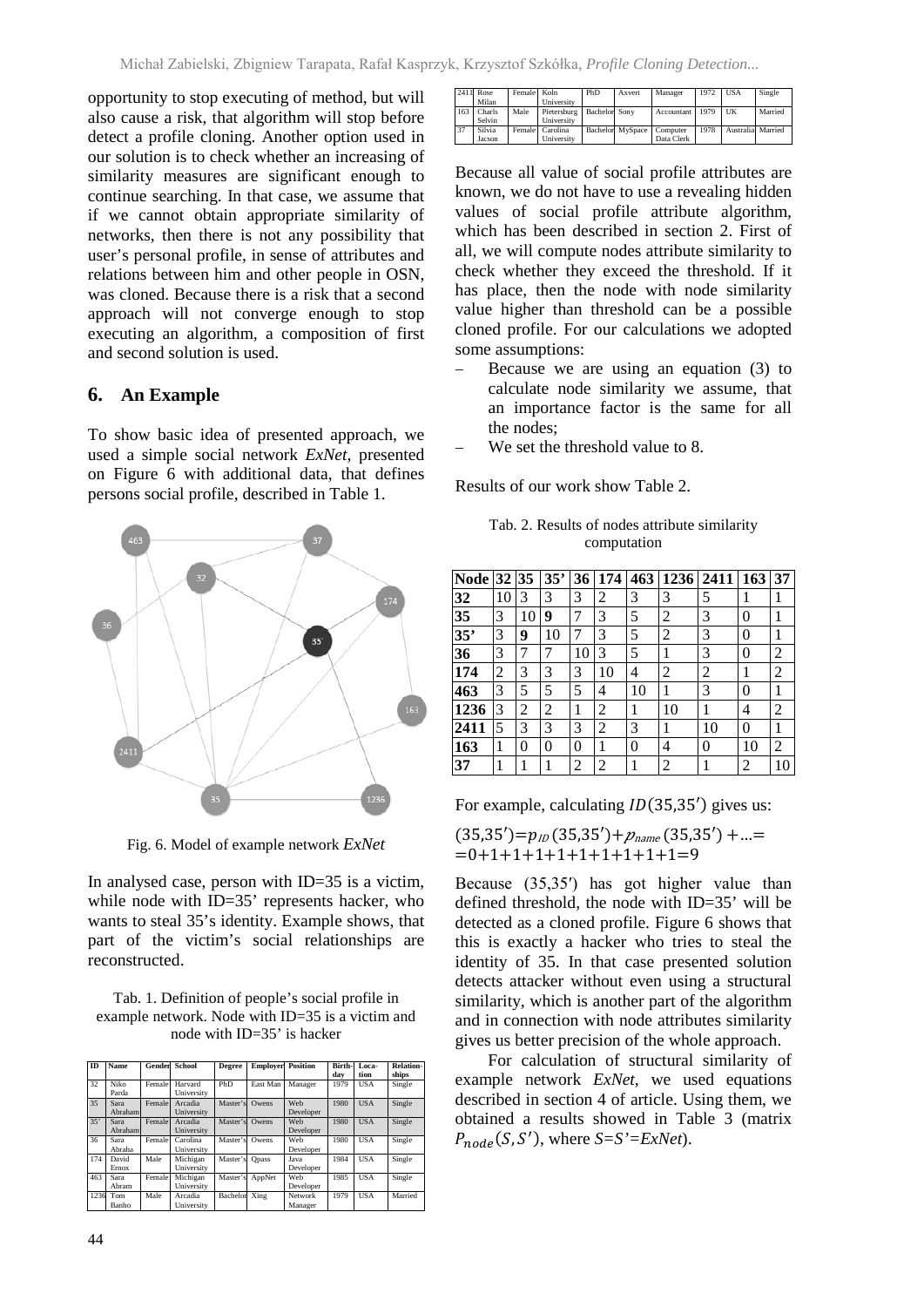| <b>Node</b> | 32    | 35    | 35'   | 36    | 174   | 463   | 1236  | 2411  | 163   | 37    |
|-------------|-------|-------|-------|-------|-------|-------|-------|-------|-------|-------|
| 32          | 0,109 | 0.168 | 0,097 | 0,052 | 0,121 | 0.070 | 0,113 | 0.097 | 0.066 | 0,103 |
| 35          | 0.168 | 0.260 | 0.149 | 0.081 | 0.187 | 0.108 | 0,175 | 0.150 | 0.102 | 0,159 |
| 35"         | 0,097 | 0.149 | 0,086 | 0,047 | 0,107 | 0,062 | 0,101 | 0,086 | 0,058 | 0,091 |
| 36          | 0.052 | 0.081 | 0.047 | 0,025 | 0.058 | 0.034 | 0.054 | 0.047 | 0,032 | 0,050 |
| 174         | 0,121 | 0.187 | 0.107 | 0,058 | 0,134 | 0.077 | 0,126 | 0,108 | 0,073 | 0,114 |
| 463         | 0.070 | 0.108 | 0.062 | 0,034 | 0.077 | 0.045 | 0.072 | 0,062 | 0,042 | 0,066 |
| 1236        | 0,113 | 0.175 | 0.101 | 0,054 | 0,126 | 0,072 | 0,117 | 0,101 | 0,068 | 0,107 |
| 2411        | 0.097 | 0,150 | 0,086 | 0,047 | 0,108 | 0,062 | 0,101 | 0,087 | 0,059 | 0,092 |
| 163         | 0.066 | 0.102 | 0.058 | 0,032 | 0.073 | 0,042 | 0.068 | 0.059 | 0.040 | 0,062 |
| 37          | 0.103 | 0.159 | 0.091 | 0,050 | 0.114 | 0.066 | 0.107 | 0.092 | 0.062 | 0.097 |

#### Tab. 3. Results of graphs structural similarity computation

In that case, the nodes with highest similarity value will be treated as the same person, which in our situation means that we detect a hacker, who will try to steal victim's identity. It is easy to notice that structural similarity for node 35' has the greatest value (equals 0,149) for node 35, so node 35' may be node 35' in sense of network's structure similarity. Again, in that way we were able to do a successful search for attacker in Online Social Network.

### **7. Conclusions**

Presented approach shows that detecting a profile cloning using analytical methods is possible. This allows us to develop solutions, which gives us opportunity to automate the process of discovering identity stealing in Online Social Networks. Moreover, a revealing hidden attributes values model, which is a part of detecting profile cloning procedure, can be also useful in analysing networks with lack of information about users and gives us also opportunity to analyse a procedure used by attackers to detect hidden attribute values. If we know how hackers are working to steal people identity, we can define vulnerabilities of their action, which helps us to design methods to prevent from an unauthorized access to our attribute values.

Despite the effectiveness of considered approach, it is still place to extend presented method. For example, it will be good to design specialized structural similarity measures dedicated directly for Online Social Networks, which take into account a social profile characteristics and attributes. In our future work, we also plan to add ability to predict creation of relation between people in considered OSN. An example of predictor for making relations between people in Online Social Networks is described in details in [16]. This allows us to forecast an incident of profile cloning before this process will be completed by attacker. Thanks that, we will be able to prevent hacker from stealing user identity, which will definitely increase a value of implemented solution.

Another problem which should be taken into future consideration is performance of approach for big networks [15]. Currently, we have to calculate node attribute similarity for all pair of nodes, which is computationally complex. To prevent this, we can detect some patterns or communities and focus only on them, because another set of nodes will be not similar enough. However at present time this is only a hypothesis and should be designed and tested, especially on big networks.

It will be good also to develop more complex similarity measures between attribute values, because binary approach presented in article should be not precisely enough for continuous values. In that case, we could use for example an Euclidean metric. So our next step in future work will be adapting some well-known metrics to our attribute values similarity model. It is also possible to take into account node's attribute similarity and node's structural similarity (as two criteria) in multicriteria approach for profile cloning detection.

## **8. Bibliography**

- [1] Faith Cranor L., "Internet privacy", *Communications of the ACM*, Vol. 42, 28–38 (1999).
- [2] Mo M., Wang D., Li B., Hong D., King I., "Exploit of Online Social Networks with Semi-Supervised Learning", "The 2010 International Joint Conference on Neural Networks (IJCNN)", 18–23 July 2010, Barcelona, Spain.
- [3] Khayyambashi M., Rizi F., "An approach for detecting profile cloning in online social networks", 7th International Conference on "e-Commerce in Developing Countries: With Focus on e-Security (ECDC)", 17–18 April 2013, Kish Island, Iran.
- [4] Jeff Smith H., *Managing Privacy*: *Information Technology and Corporate America*, UNC Press Books, University of North Carolina Press, 1994.
- [5] Kontaxis G., Polakis I., Ioannidis S., Markatos E.P., "Detecting social network profile cloning", IEEE International Conference on Pervasive Computing and Communications Workshops (PERCOM Workshops), 21–25 March 2011, Seattle, WA, USA.
- [6] Zhu X., Ghahramani Z., Lafferty J., "Semi- -Supervised Learning Using Gaussian Fields and Harmonic Functions",